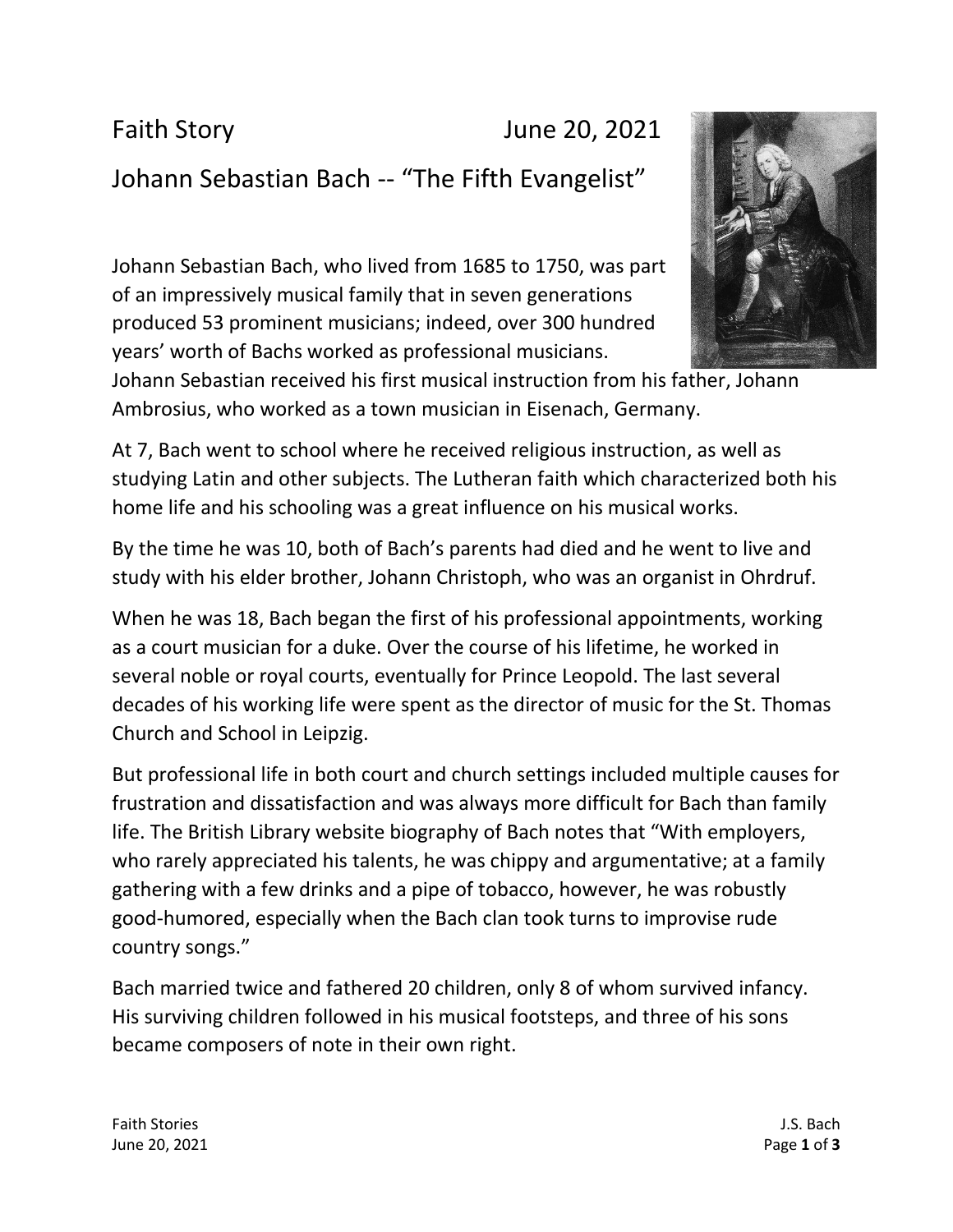When he was 48, Bach acquired a copy of Luther's three-volume translation of the Bible, which he poured over as if it were a long-lost treasure. He underlined passages, corrected errors in the text and commentary, inserted missing words, and made notes in the margins. Near 1 Chronicles 25, a listing of Davidic musicians, he wrote, "This chapter is the true foundation of all God-pleasing music." At 2 Chronicles 5:13, which speaks of temple musicians praising God, Bach notes, "At a reverent performance of music, God is always at hand with his gracious presence."

As one scholar put it, Bach, the musician, was indeed "a Christian who lived with the Bible." Besides being the baroque era's greatest organist and composer, and one of the most productive geniuses in the history of Western music, Bach was a theologian who just happened to work with a keyboard. In fact, he has been described as "the Fifth Evangelist".

Bach wrote 1,000 musical compostions, nearly three-fourths of which were written for use in worship. Even Bach's ostensibly secular work reflected his deep commitment to his faith, and it was his practice to mark his sheet music with the initials "I.N.J." to indicate the work had been done "in the name of Jesus".

During his lifetime, Bach was better known as an organist than as a composer; few of his works were published while he was alive. One hundred years after his death, when Felix Mendelssohn conducted a performance of Bach's St. Matthew Passion, people began to realize what a treasure Bach had left to the world. From that time forward his music has been widely heard and appreciated.

If you are a Bach fan, you might have noticed that Beverly's Prelude was one of his compositions -- Prelude in G Major. The Offertory and Postlude will also be his work, and the choir anthem that we're about to hear is another of Bach's compositions.

Last week and today, with our Faith Stories about Isaac Watts and Johann Sebastian Bach, we have looked at lives in which music provided the means to express faith in Christ. Over the coming weeks, we'll take brief glances at men and women in a broad range of contexts who have used a great variety of gifts and tools and actions to live out their commitment to Christ's gospel message of justice, peace, and love. Next week's subject will be Harriet Tubman.